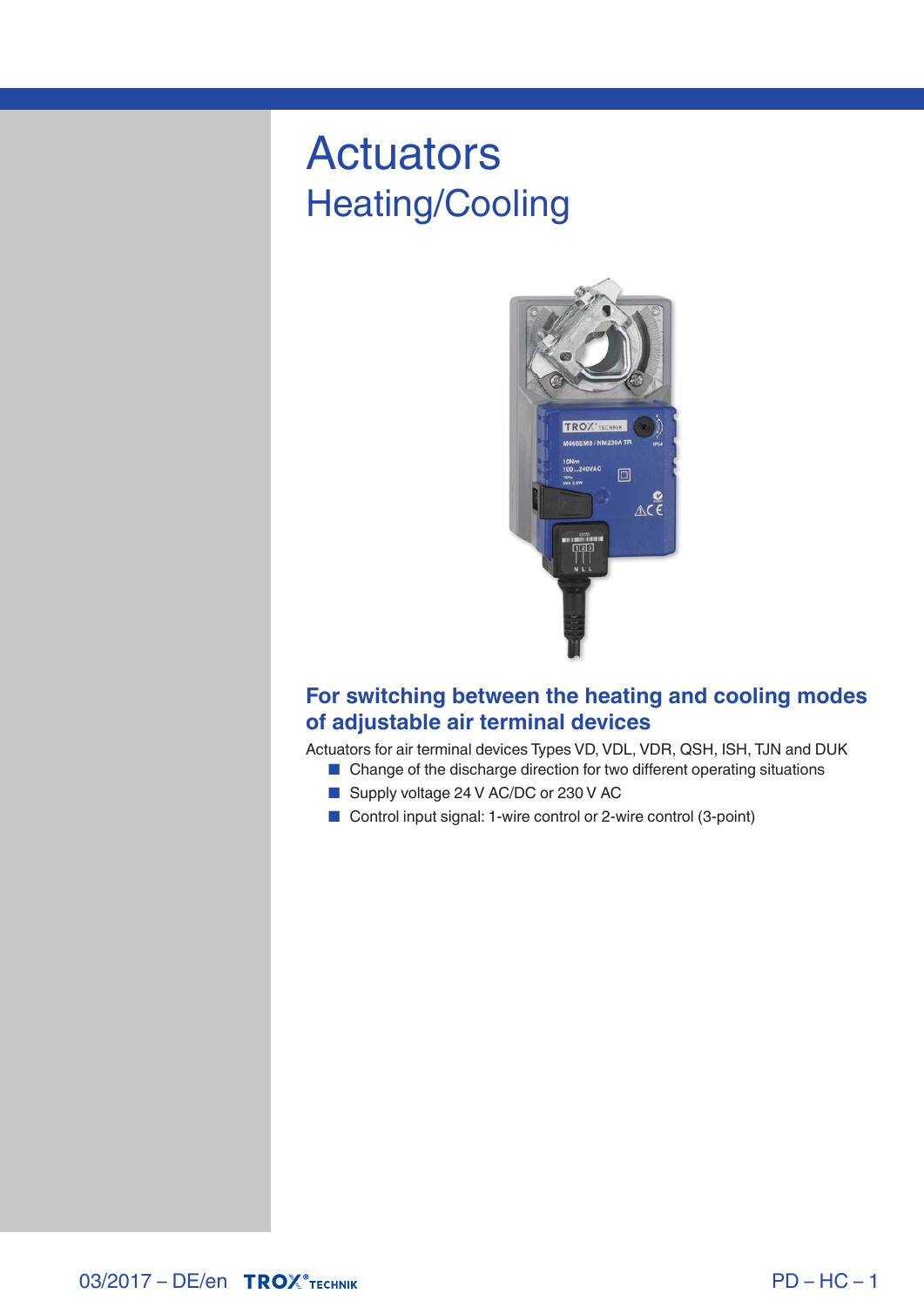## Actuators General information and the extra set of the Heating/Cooling

|                    | <b>Type</b>                                                           |                                                                                        |                                                                                          | Page                                                     |
|--------------------|-----------------------------------------------------------------------|----------------------------------------------------------------------------------------|------------------------------------------------------------------------------------------|----------------------------------------------------------|
|                    | Heating/Cooling                                                       | General information<br>Function<br>Technical data<br>Variants<br>Electrical connection |                                                                                          | $HC - 2$<br>$HC - 3$<br>$HC - 4$<br>$HC - 6$<br>$HC - 8$ |
| <b>Application</b> | <b>Application</b>                                                    | - Actuators for switching between the heating                                          | and cooling modes of air terminal devices<br>- Adjustment of the air discharge direction |                                                          |
| <b>Description</b> | <b>Parts and characteristics</b><br>$\overline{\phantom{m}}$<br>angle | Mechanical stops for setting the discharge                                             | - Release button to allow for manual operation<br><b>Useful additions</b>                |                                                          |

- Rotary and linear actuators with overload protection
- Control input signal: 1-wire control or 2-wire control (3-point, open/close)
- TDC temperature difference control module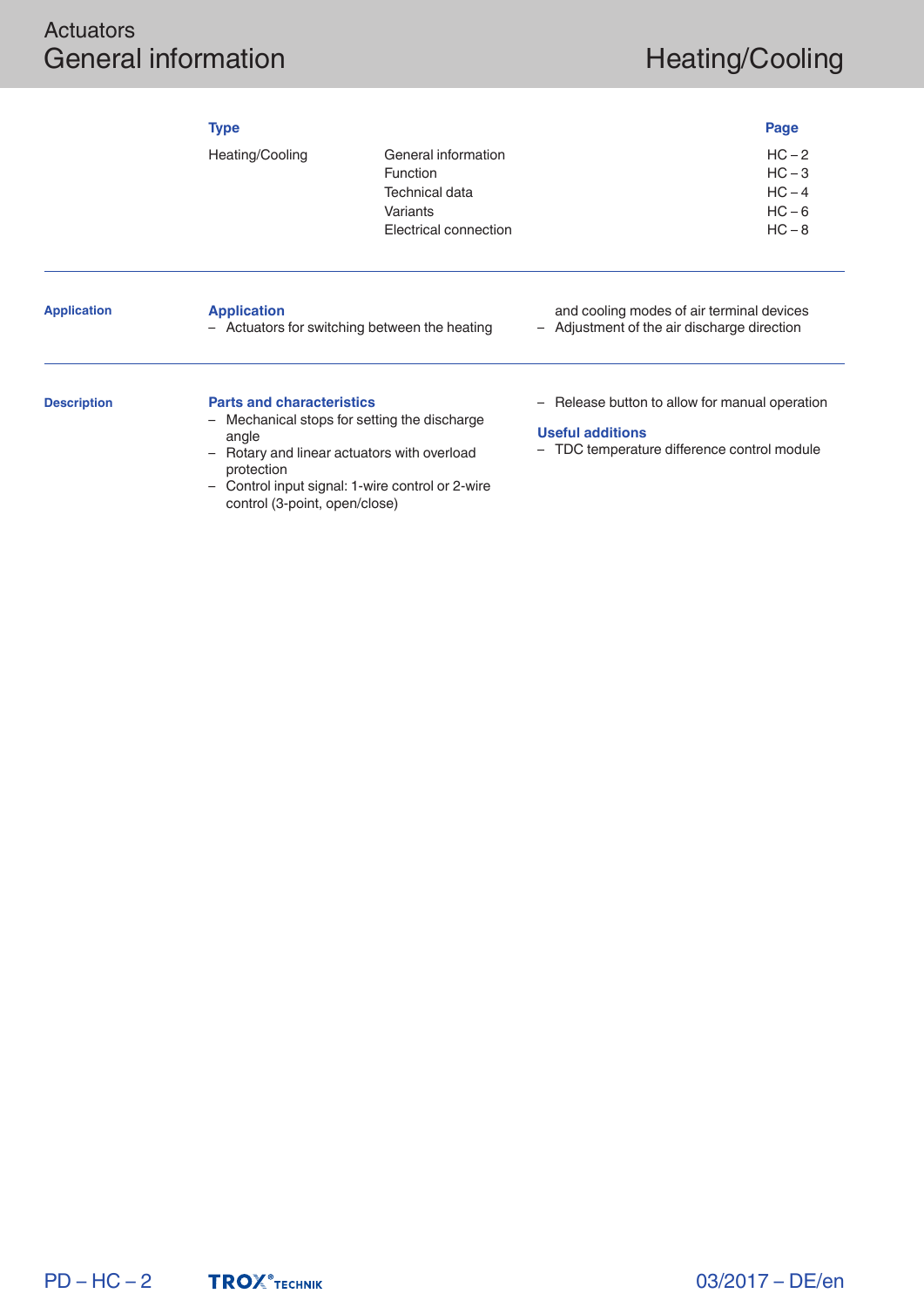#### **Functional description**

The actuator moves the blades or other air control elements of an air terminal device to the position for HEATING or to the position for COOLING.

1-wire control or 2-wire control (3-point) can be used.

1-wire control is the same as open/close control or min/max control.

#### **Effect of actuator action in case of factory setting**

| <b>Diffuser</b>             | <b>Direction of action</b> |                |  |
|-----------------------------|----------------------------|----------------|--|
| <b>Type</b>                 |                            | $\overline{2}$ |  |
| <b>VD</b>                   | Cooling                    | Heating        |  |
| <b>VDL</b>                  | Cooling                    | Heating        |  |
| <b>VDR</b>                  | Cooling                    | Heating        |  |
| <b>QSH</b>                  | <b>Heating</b>             | Cooling        |  |
| <b>ISH</b>                  | <b>Heating</b>             | Cooling        |  |
| <b>TJN</b>                  | Cooling                    | Heating        |  |
| <b>DUK</b><br>$160 - 200$   | Heating                    | Cooling        |  |
| <b>DUK</b><br>$ 250 - 400 $ | Cooling                    | Heating        |  |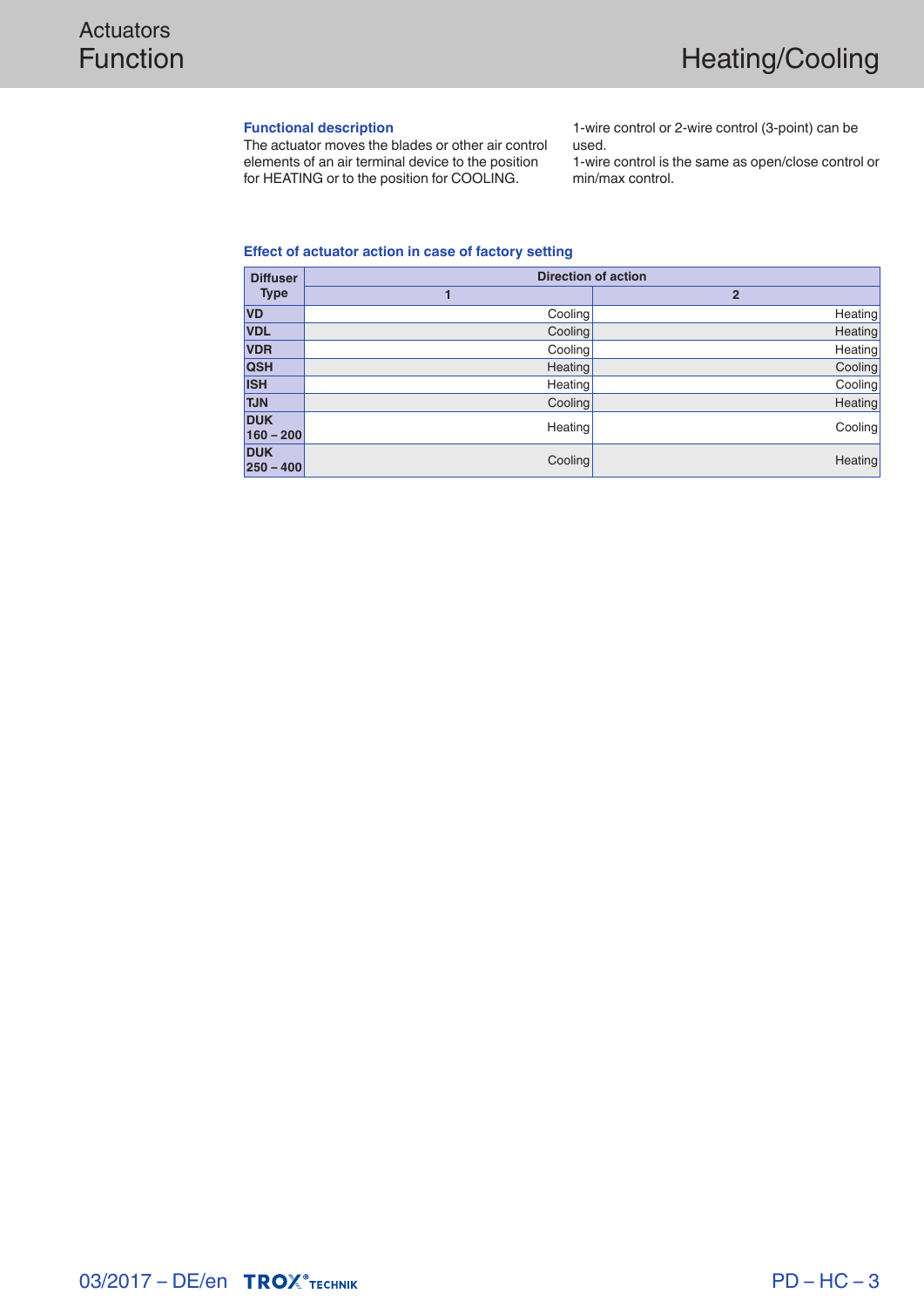#### **Actuator NM230A**

| <b>Supply voltage</b>        | 100 - 240 V AC -15 % +10 %, 50/60 Hz                             |
|------------------------------|------------------------------------------------------------------|
| <b>Power rating</b>          | 5.5 VA max.                                                      |
| <b>Torgue</b>                | $10$ Nm                                                          |
| Running time for 90°         | 150 s                                                            |
| <b>Control input signal</b>  | 1-wire control or 2-wire control (3-point)                       |
| <b>Connecting cable</b>      | $3 \times 0.75$ mm <sup>2</sup> , 1 m long                       |
| <b>IEC protection class</b>  | Il (protective insulation)                                       |
| <b>Protection level</b>      | IP 54                                                            |
| <b>EC conformity</b>         | EMC to 2014/30/EU, low voltage to 2014/35/EU, RoHS to 2011/65/EU |
| <b>Operating temperature</b> | $-30$ to 50 °C                                                   |
| Weight                       | $0.75$ kg                                                        |
|                              |                                                                  |

#### **Actuator NM24A**

| <b>Supply voltage (AC)</b>   | 24 V AC ± 20 %, 50/60 Hz                   |
|------------------------------|--------------------------------------------|
| Supply voltage (DC)          | 24 V DC ±20 %                              |
| <b>Power rating (AC)</b>     | 3.5 VA max.                                |
| <b>Power rating (DC)</b>     | 1.5 W max.                                 |
| <b>Torque</b>                | 10 Nm                                      |
| Running time for 90°         | 150 s                                      |
| <b>Control input signal</b>  | 1-wire control or 2-wire control (3-point) |
| <b>Connecting cable</b>      | $3 \times 0.75$ mm <sup>2</sup> , 1 m long |
| <b>IEC protection class</b>  | III (protective extra-low voltage)         |
| <b>Protection level</b>      | IP 54                                      |
| <b>EC conformity</b>         | EMC to 2014/30/EU, RoHS to 2011/65/EU      |
| <b>Operating temperature</b> | $-30$ to 50 $^{\circ}$ C                   |
| Weight                       | $0.75$ kg                                  |
|                              |                                            |

#### **Actuator 223E-230-150-003**

| 195 - 265 V AC, 50/60 Hz                     |
|----------------------------------------------|
| 3.5 VA                                       |
| 150 N                                        |
| $26.9$ mm/min                                |
| 2-wire control (3-point)                     |
| $3 \times 0.75$ mm <sup>2</sup> , 1.8 m long |
| Il (protective insulation)                   |
| $IP$ 42                                      |
| EMC to 2014/30/EU, low voltage to 2014/35/EU |
| $-20$ to 60 °C                               |
| $0.230$ kg                                   |
|                                              |

#### **Actuator 223E-024-150-002**

| 24 V AC ± 10 %, 50/60 Hz                     |
|----------------------------------------------|
| 3 VA                                         |
| 150 N<br>Lifting force and thrust            |
| $26.9$ mm/min                                |
| 2-wire control (3-point)                     |
| $3 \times 0.75$ mm <sup>2</sup> , 1.8 m long |
| III (protective extra-low voltage)           |
| $IP$ 42                                      |
| EMC according to 2014/30/EU                  |
| $-20$ to 60 °C                               |
| $0.230$ kg                                   |
|                                              |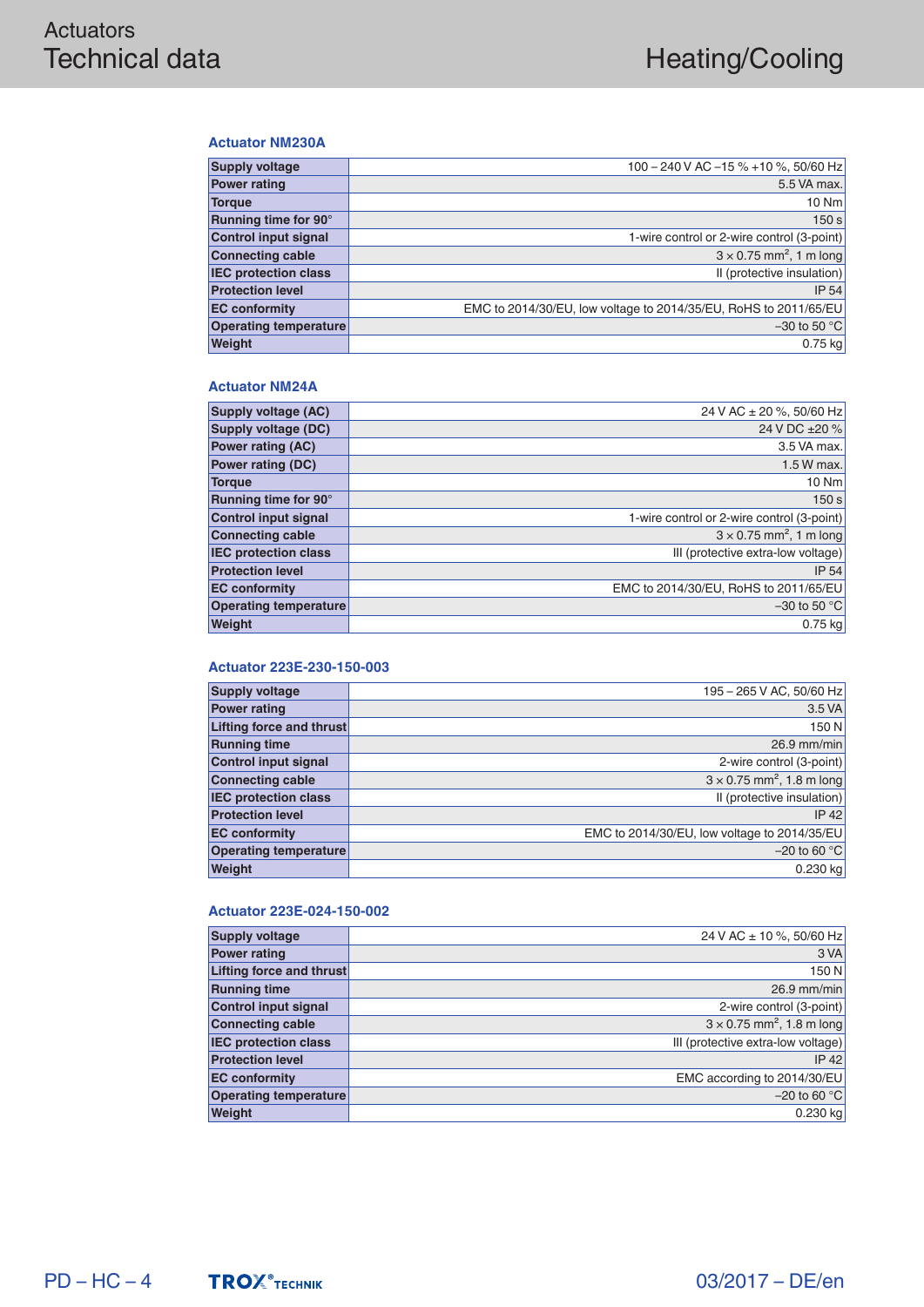#### **Actuator CM230-F**

| <b>Supply voltage</b>       | 100 to 240 V AC -15 % +10 %, 50/60 Hz                            |
|-----------------------------|------------------------------------------------------------------|
| <b>Power rating</b>         | 3 VA                                                             |
| <b>Torque</b>               | 2 Nm                                                             |
| Running time for 90°        | 75 s                                                             |
| <b>Control input signal</b> | 1-wire control or 2-wire control (3-point)                       |
| <b>Connecting cable</b>     | $3 \times 0.75$ mm <sup>2</sup> , 1 m long                       |
| <b>IEC protection class</b> | Il (protective insulation)                                       |
| <b>Protection level</b>     | IP 54                                                            |
| <b>EC</b> conformity        | EMC to 2014/30/EU, low voltage to 2014/35/EU, RoHS to 2011/65/EU |
| Operating temperature       | $-30$ to 50 °C                                                   |
| Weight                      | $0.185$ kg                                                       |

#### **Actuator CM24-F**

| <b>Supply voltage (AC)</b>  | 24 V AC ± 20 %, 50/60 Hz                   |
|-----------------------------|--------------------------------------------|
| Supply voltage (DC)         | 24 V DC $\pm$ 20 %                         |
| <b>Power rating (AC)</b>    | 1 VA max.                                  |
| <b>Power rating (DC)</b>    | $0.5 W$ max.                               |
| <b>Torque</b>               | 2 Nm                                       |
| Running time for 90°        | 75s                                        |
| <b>Control input signal</b> | 1-wire control or 2-wire control (3-point) |
| <b>Connecting cable</b>     | $3 \times 0.75$ mm <sup>2</sup> , 1 m long |
| <b>IEC protection class</b> | III (protective extra-low voltage)         |
| <b>Protection level</b>     | <b>IP 54</b>                               |
| <b>EC conformity</b>        | EMC to 2014/30/EU, RoHS to 2011/65/EU      |
| Operating temperature       | $-30$ to 50 °C                             |
| Weight                      | 0.185 kg                                   |
|                             |                                            |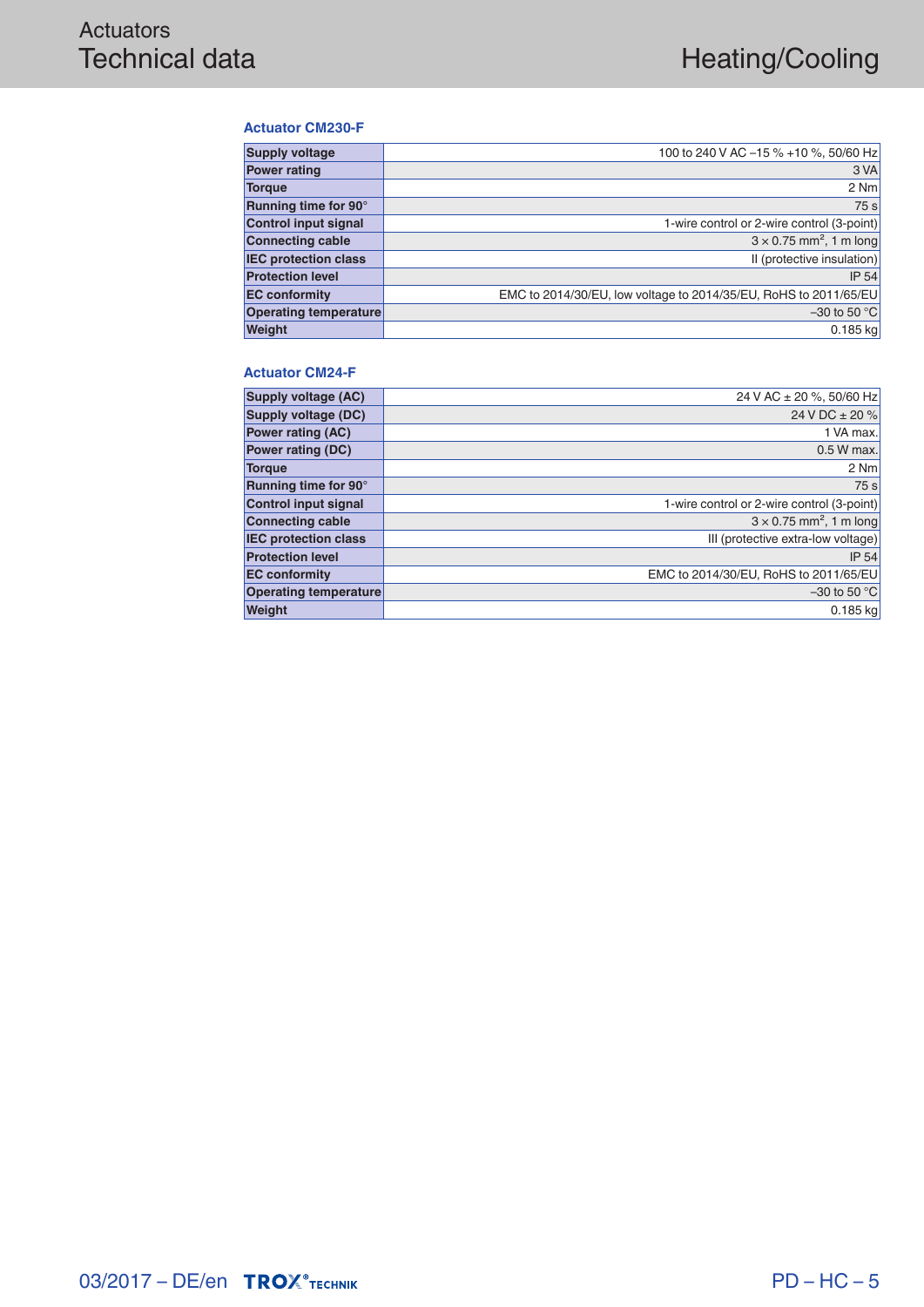# **Actuators**



#### **Actuator NM230A Actuator NM24A**

#### **Actuator 223E-230- 150-003**



#### **Actuator 223E-024- 150-002**





⊛∆сі



#### **E1**

#### **Application**

- Actuator NM230A
- For switching between the heating and cooling modes of air terminal devices, suitable for Types VD, VDL, VDR and DUK

#### **Parts and characteristics**

#### **E2**

#### **Application**

- Actuator NM24A
- For switching between the heating and cooling modes of air terminal devices, suitable for Types VD, VDL, VDR and DUK

#### **Parts and characteristics**

- Supply voltage 100 240 V AC – 1-wire control or 2-wire control (3-point)
- Mechanical stops for setting the discharge angle
- Direction of action can be reversed
- Release button to allow for manual operation
- Supply voltage 24 V AC/DC
- 1-wire control or 2-wire control (3-point) – Mechanical stops for setting the discharge
- angle
- Direction of action can be reversed
- Release button to allow for manual operation

 $PD - HC - 6$ 



03/2017 – DE/en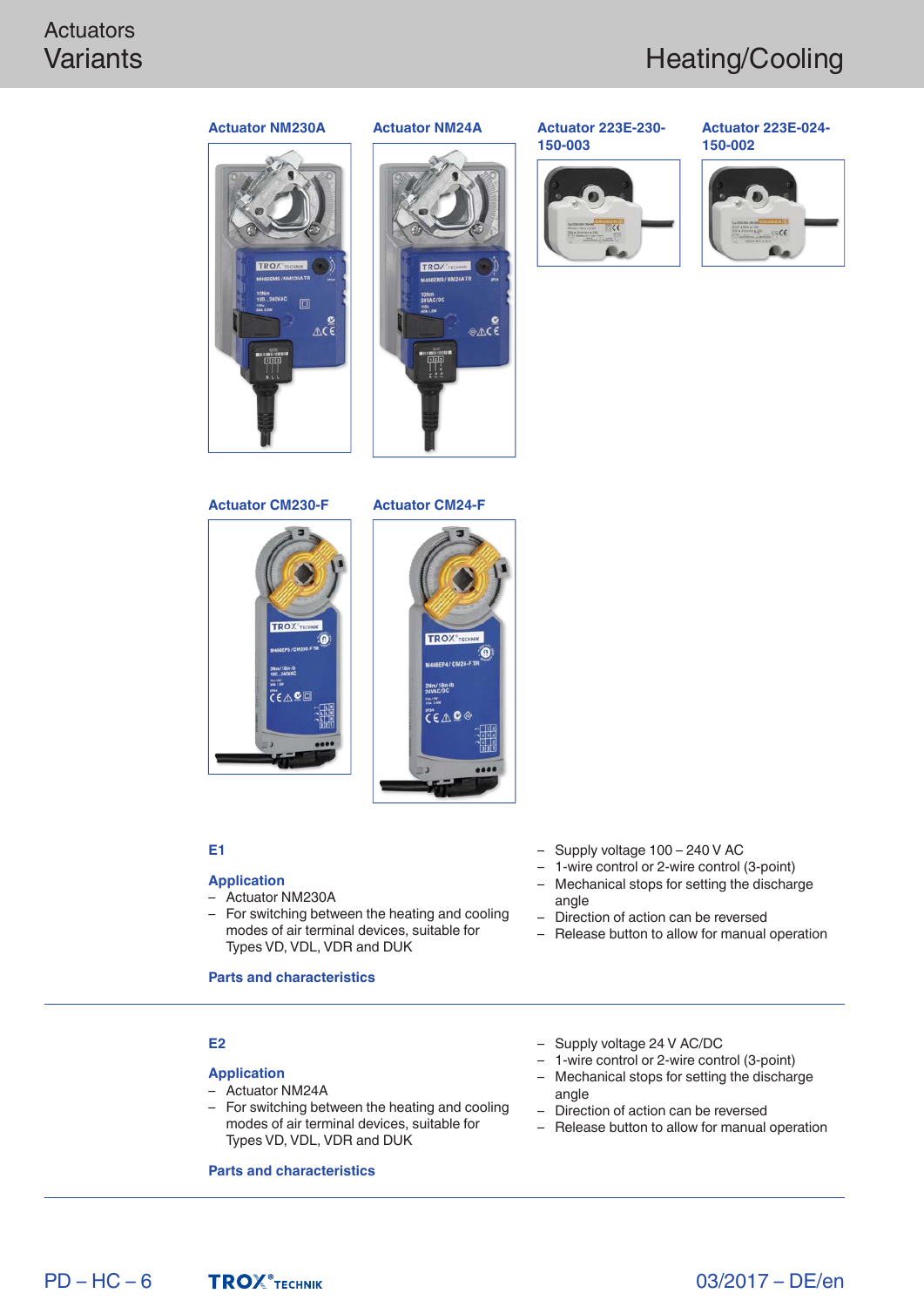### **E4**

#### **Application**

- Actuator Type 223E-230-150-003
- For switching between the heating and cooling modes of air terminal devices, suitable for Types QSH, ISH and DUK
- Linear actuator for concealed installation inside

air terminal devices; preferred solution for air terminal devices installed exposed

#### **Parts and characteristics**

- Supply voltage 230 V AC
- 2-wire control (3-point)
- Mechanical stops for setting the discharge angle

#### **E5**

#### **Application**

- Actuator Type 223E-24-150-002
- For switching between the heating and cooling modes of air terminal devices, suitable for Types QSH, ISH and DUK
- Linear actuator for concealed installation inside

#### air terminal devices; preferred solution for air terminal devices installed exposed

#### **Parts and characteristics**

- Supply voltage 24 V AC<br>– 2-wire control (3-point)
- 2-wire control (3-point)

– Supply voltage 230 V AC

– Gear release magnet

angle

– Mechanical stops for setting the discharge angle

– 1-wire control or 2-wire control (3-point) – Mechanical stops for setting the discharge

– Positive lock connection with the nozzle shaft

### **E7**

**Application**

- Actuator Type CM230-F
- For switching between the heating and cooling modes of air terminal devices, suitable for Type TJN

**Parts and characteristics**

#### **E8**

#### **Application**

- Actuator Type CM24-F
- For switching between the heating and cooling modes of air terminal devices, suitable for Type TJN

**Parts and characteristics**

- 
- Supply voltage 24 V AC/DC
- 1-wire control or 2-wire control (3-point)
- Mechanical stops for setting the discharge angle
- Positive lock connection with the nozzle shaft
- Gear release magnet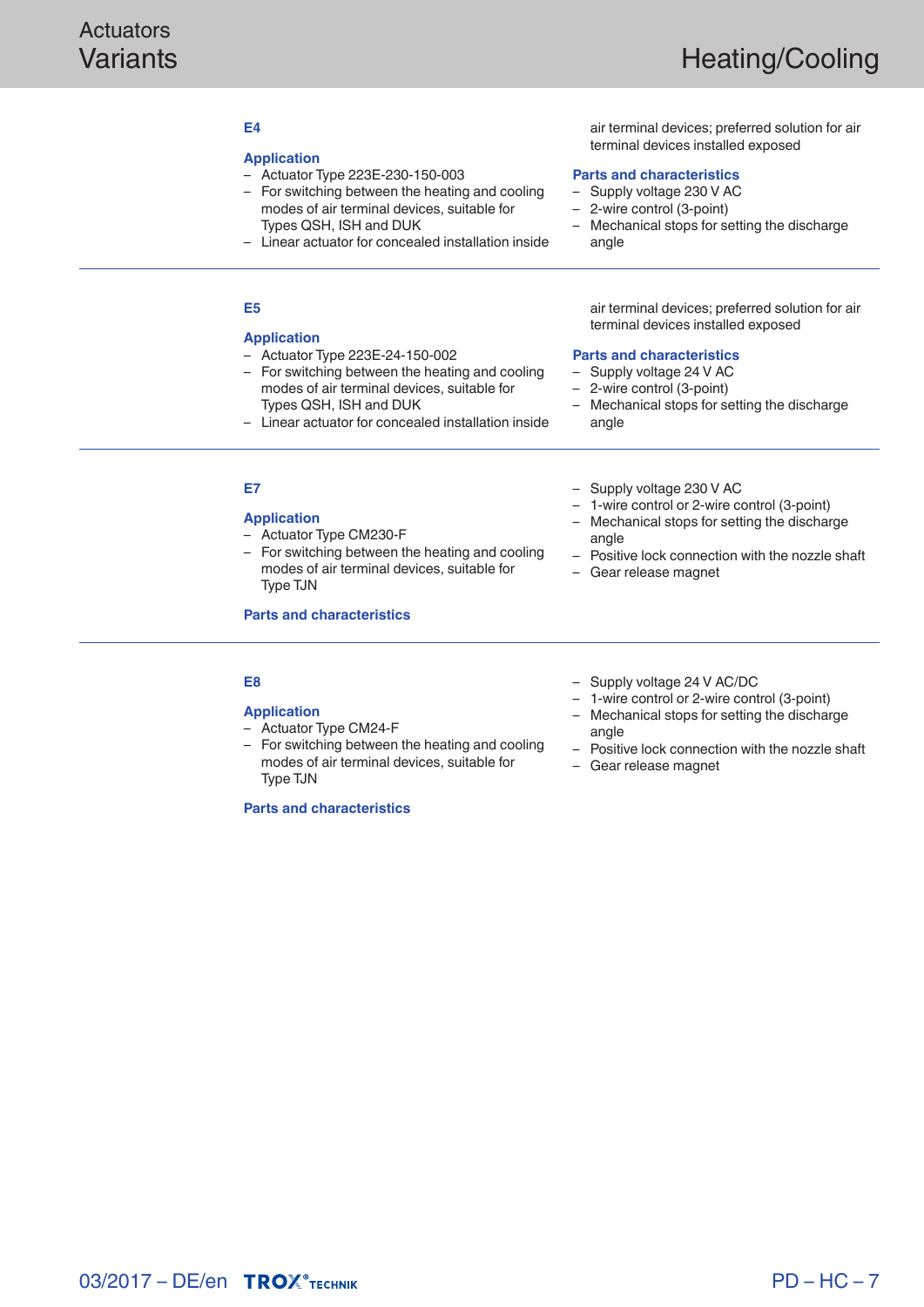#### **NM230A, connecting cable core identification**

|      |              | BU BN WH                                                                                        |  |
|------|--------------|-------------------------------------------------------------------------------------------------|--|
|      |              | $2 \quad 3$<br>N L L<br><b>NM230A</b>                                                           |  |
| 3 L: | 1 N: Neutral | 2 L: Control voltage for direction of rotation 1<br>Control voltage for direction of rotation 2 |  |

#### **NM24A, connecting cable core identification**



NM24A and NM24A-F

#### **223E-230-150-003, connecting cable core identification**



#### **223F-24-150-002, connecting cable core identification**